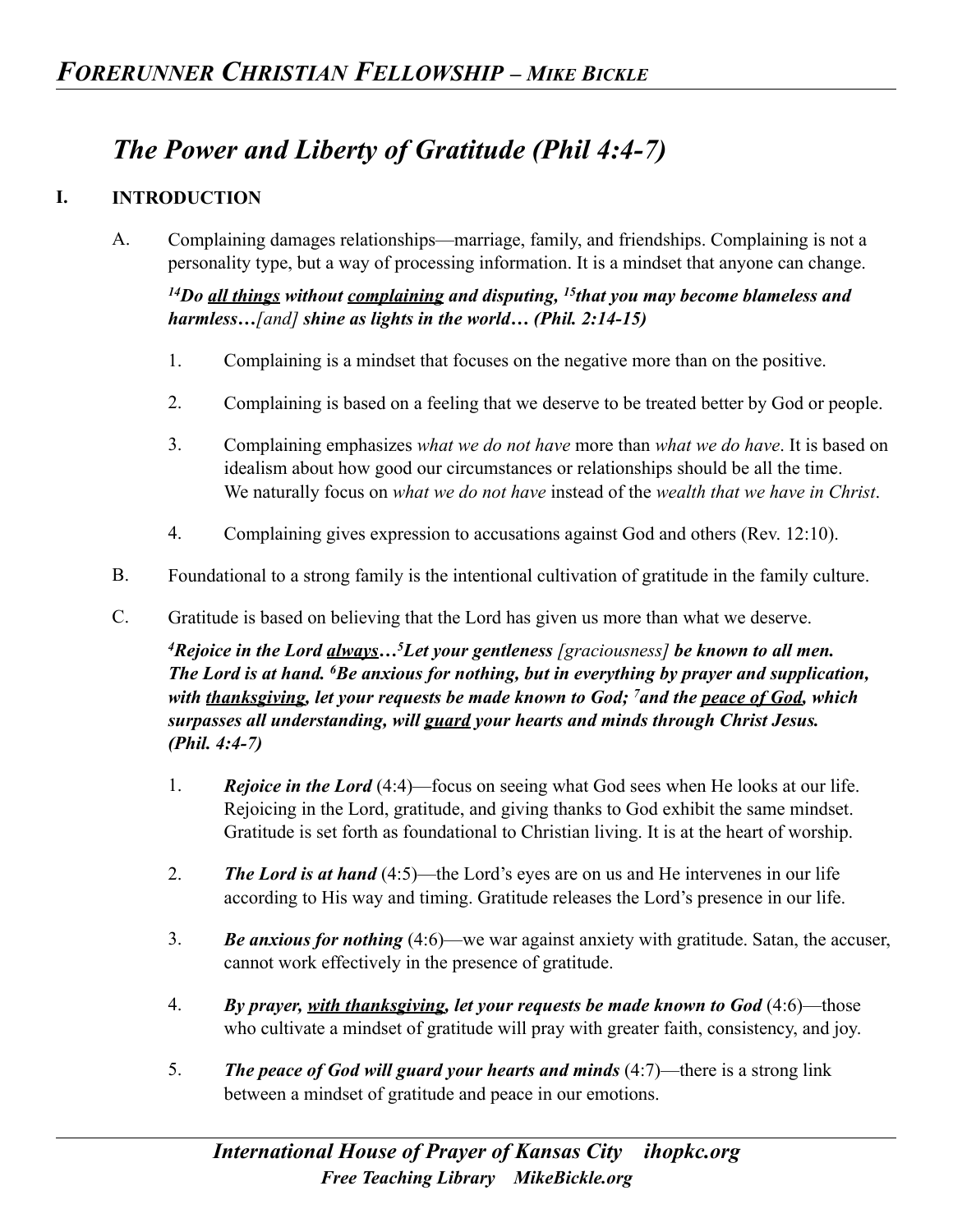6. *Let your gentleness be known to all men* (4:5)—we are called to express the graciousness to others that we have received freely from the Lord.

## **II. GROWING IN A SPIRIT OF GRATITUDE**

- A. Ingratitude is the result of taking lightly the wealth of God's goodness given to us. *4Or do you despise [take lightly] the riches of His goodness… not knowing that the goodness of God leads you to repentance (Rom. 2:4)*
- B. The Lord sees His glory in His people even though much of it is hidden from us in this age. *3For you died, and your life is hidden with Christ in God. 4When Christ who is our life appears, then you also will appear with Him in glory. (Col. 3:3-4)*
- C. The testimony of the Seraphim is that the whole earth is filled with God's glory (Isa. 6:3).

*3And one cried to another and said: "Holy, holy, holy…the whole earth is full of His glory!" (Isa. 6:3)* 

D. We are transformed by changing how we think. Transformation in our life and emotions begins by seeing ourselves in the way God sees us in Christ. Renewing our mind includes interpreting our life through the "lens of grace"—or how we *evaluate our life*, *establish our identity*, *measure our success*, *see our future,* and *process our failures* and *value weak people*.

*2…be transformed by the renewing of your mind… (Rom. 12:2)* 

- E. *Accepted by God*: We are freely accepted by God and receive His favor as a gift. Knowing that God's grace is stronger than the penalty and guilt of our sin gives us confidence in His presence. The Lord delights in His people and enjoys His relationship with them. We are sons of God and the Bride of Christ who partner with Him forever as "sons of the resurrection" (Lk. 20:36).
- F. *Empowered by the Spirit*: We are vessels or stewards of God's presence as ambassadors. We have the *authority of Jesus' name* and the *indwelling Spirit*, which enable us to resist sin, sickness, and Satan and to release the works of God and the presence of the Spirit.
- G. *God's gracious leadership*: His leadership is wise, generous, and merciful—Jesus sees our life through the lens of grace—viewing it very differently from how we see it. He evaluates our life, defines our success, and measures our fruitfulness by grace. He values our small deeds and efforts to love, serve, and obey Him. We have a relevant and lasting purpose in God. Every day is relevant as we do God's will. Our small deeds so move Him that He rewards us for them.